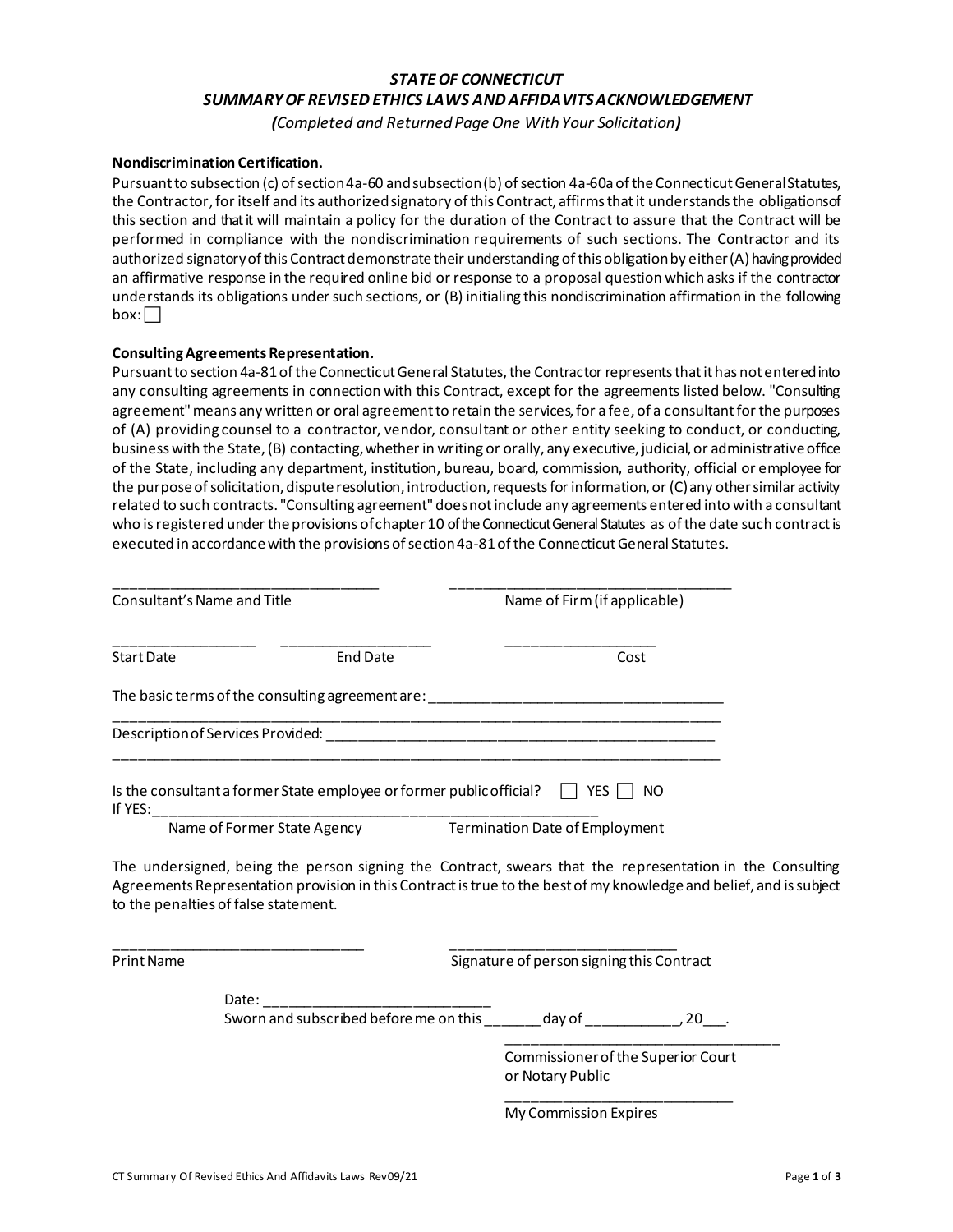# **STATE OF CONNECTICUT SUMMARY OF REVISED ETHICS LAWS AND AFFIDAVITS**

*(Changed as of July 1, 2021)*

**NOTE:** The provisions in this document capitalize the words "Contractor," "Client Agency" and "Contract." If your agency uses different words in its contracts, such as "vendor," "provider," "agency," "client," "agreement," "PSA," etc., then you may replace those words according to your customary use.

#### **Summary of Ethics Laws.**

Pursuant to the requirements of section 1-101qq of the Connecticut General Statutes (a) the State has provided to the Contractor the summary of State ethics laws developed by the State Ethics Commission pursuant to section 1- 81b of the Connecticut General Statutes, which summary is incorporated by reference into and made a part of this Contract as if the summary had been fully set forth in this Contract; (b) the Contractor represents that the chief executive officer or authorized signatory of the Contract and all key employees of such officer or signatory have read and understood the summary and agree to comply with the provisions of state ethicslaw; (c) prior to entering into a contract with any subcontractors or consultants, the Contractorshall provide thesummary to all subcontractors and consultants and each such contract entered into with a subcontractor or consultant on or after July 1, 2021, shall include a representation that each subcontractor or consultant and the key employees of such subcontractor or consultant have read and understood the summary and agree to comply with the provisions of state ethicslaw; (d) failure to include such representations in such contracts with subcontractors or consultants shall be cause for termination of the Contract; and (e) each contract with such contractor, subcontractor or consultant shall incorporate such summary by reference as a part of the contract terms.

#### **Large State Contract Representation for Contractor.**

Pursuant to section 4-252 of the Connecticut General Statutes and Acting Governor Susan Bysiewicz Executive Order No. 21-2, promulgated July 1, 2021, the Contractor, for itself and on behalf of all of its principals or key personnel who submitted a bid or proposal, represents:

- (1) That no gifts were made by (A) the Contractor, (B) any principals and key personnel of the Contractor, who participate substantially in preparing bids, proposals or negotiating State contracts, or (C) any agent of the Contractor or principals and key personnel, who participates substantially in preparing bids, proposals or negotiating State contracts, to (i) any public official or State employee of the State agency or quasi- public agency soliciting bids or proposals for State contracts, who participates substantially in the preparation of bid solicitations or requests for proposals for State contracts or the negotiation or award of State contracts, or (ii) any public official or State employee of any other State agency, who has supervisory or appointing authority over such State agency or quasi-public agency;
- (2) That no such principals and key personnel of the Contractor, or agent of the Contractor or of such principals and key personnel, knows of any action by the Contractor to circumvent such prohibition on gifts by providing for any other principals and key personnel, official, employee or agent of the Contractor to provide a gift to any such public official or State employee; and
- (3) That the Contractor is submitting bids or proposals without fraud or collusion with any person.

#### **Large State Contract Representation for Official or Employee of State Agency.**

Pursuant to section 4-252 of the Connecticut General Statutes and Acting Governor Susan Bysiewicz Executive Order No. 21-2, promulgated July 1, 2021, the State agency official or employee represents that the selection of the most qualified or highest ranked person, firm or corporation was not the result of collusion, the giving of a gift or the promise of a gift, compensation, fraud or inappropriate influence from any person.

#### **Executive Orders.**

This Contract is subject to the provisions of Executive Order No. Three of Governor Thomas J. Meskill, promulgated June 16, 1971, concerning labor employment practices, Executive Order No. Seventeen of Governor Thomas J. Meskill, promulgated February 15, 1973, concerning the listing of employment openings and Executive Order No. Sixteen of Governor John G. Rowland, promulgated August 4, 1999, concerning violence in the workplace, all of